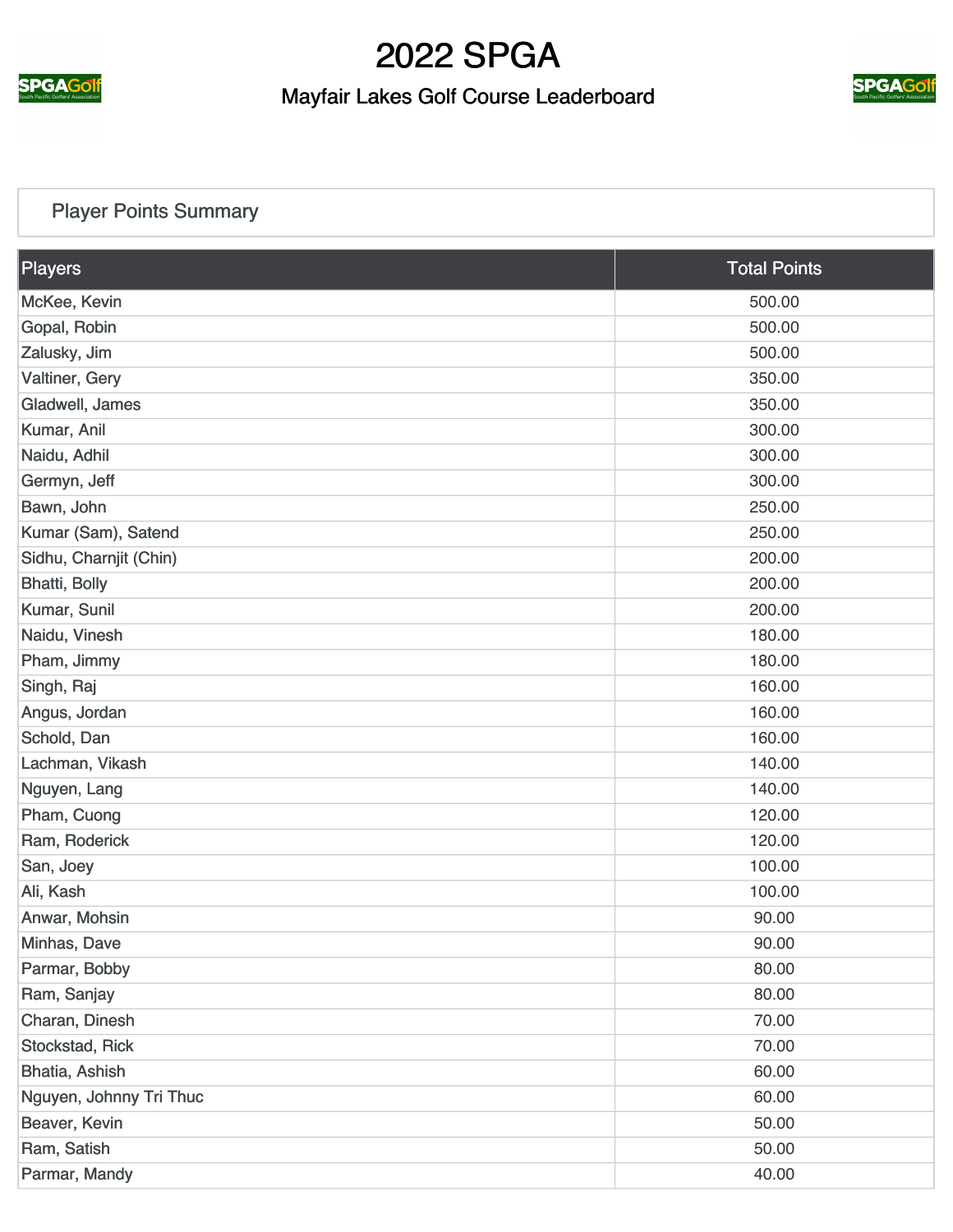

### Mayfair Lakes Golf Course Leaderboard



| Naidu, Anand        | 40.00   |
|---------------------|---------|
| Whitworth, Greg     | 30.00   |
| Hassanali, Rahim    | 30.00   |
| Nand, Sachuda       | 25.00   |
| Maharaj, Chandra    | 20.00   |
| Prahalad, Jag       | 10.00   |
| <b>Total Points</b> | 6655.00 |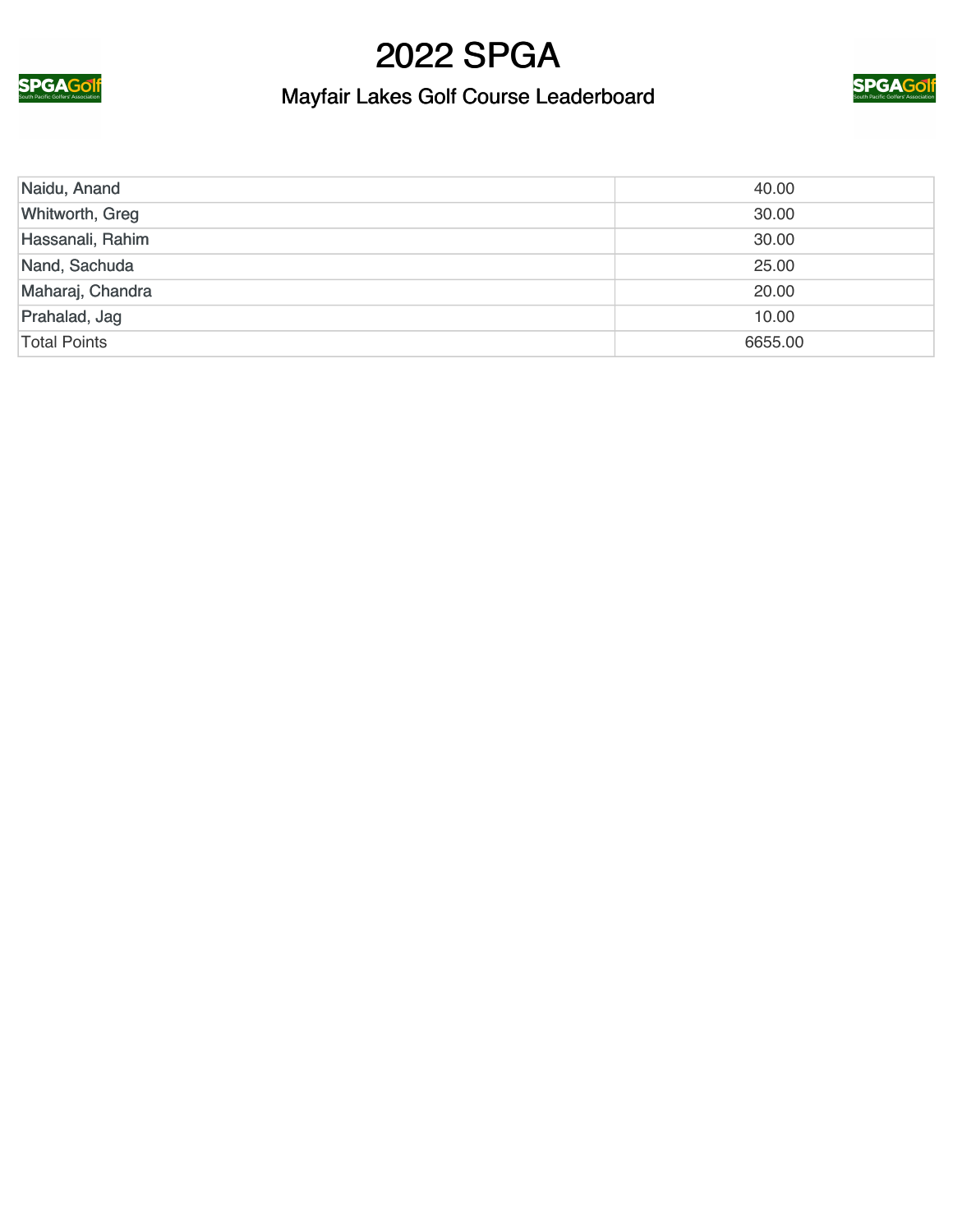

#### Mayfair Lakes Golf Course Leaderboard



#### [Gross A Flight \(14.6+\) Gross & Net - A Flight \(14.6+\)](https://cdn2.golfgenius.com/v2tournaments/2547249?called_from=&round_index=3)

| Pos.                     | Player                                 | To Par<br><b>Gross</b> | <b>Total</b><br><b>Gross</b> | <b>Points</b> |
|--------------------------|----------------------------------------|------------------------|------------------------------|---------------|
| $\mathbf{1}$             | <b>I</b> Gopal, Robin<br>Canada        | $+14$                  | 85                           | 500.00        |
| $\overline{2}$           | <b>I</b> Kumar, Anil<br>Canada         | $+16$                  | 87                           | 300.00        |
| $\,3$                    | Sidhu, Charnjit (Chin)<br>Canada       | $+18$                  | 89                           | 200.00        |
| $\overline{4}$           | <b>I</b> Schold, Dan<br>Canada         | $+18$                  | 89                           | 160.00        |
| 5                        | <b>Nam, Roderick</b><br>Canada         | $+19$                  | 90                           | 120.00        |
| $\,6\,$                  | Minhas, Dave<br>Canada                 | $+19$                  | 90                           | 90.00         |
| $- -$                    | <b>Naidu, Vinesh</b><br>Canada         | $+21$                  | 92                           |               |
| $\overline{7}$           | <b>H</b> Stockstad, Rick<br>Norway     | $+22$                  | 93                           | 70.00         |
|                          | <b>I</b> Gladwell, James<br>Canada     | $+22$                  | 93                           |               |
| --                       | Nguyen, Johnny Tri Thuc<br>Canada      | $+22$                  | 93                           |               |
|                          | <b>I</b> Parmar, Bobby<br>Canada       | $+24$                  | 95                           |               |
| $- -$                    | <b>I + Lachman, Vikash</b><br>Canada   | $+24$                  | 95                           |               |
| 8                        | <b>I</b> Beaver, Kevin<br>Canada       | $+25$                  | 96                           | 50.00         |
| $\qquad \qquad -$        | <b>I</b> Ali, Kash<br>Canada           | $+25$                  | 96                           |               |
|                          | <b>I</b> Kumar (Sam), Satend<br>Canada | $+26$                  | 97                           |               |
| $\boldsymbol{9}$         | Whitworth, Greg<br>Canada              | $+26$                  | 97                           | 30.00         |
| $\overline{\phantom{a}}$ | <b>Naidu, Anand</b><br>Canada          | $+27$                  | 98                           |               |
| --                       | I Nand, Sachuda<br>Canada              | $+27$                  | 98                           |               |
| 10                       | Maharaj, Chandra<br>Canada             | $+27$                  | 98                           | 20.00         |
| 11                       | Le, Dien<br>$\star$<br>Vietnam         | $+28$                  | 99                           |               |
| $\overline{\phantom{a}}$ | Sanjivi, Alfred<br>Fiji                | $+32$                  | 103                          |               |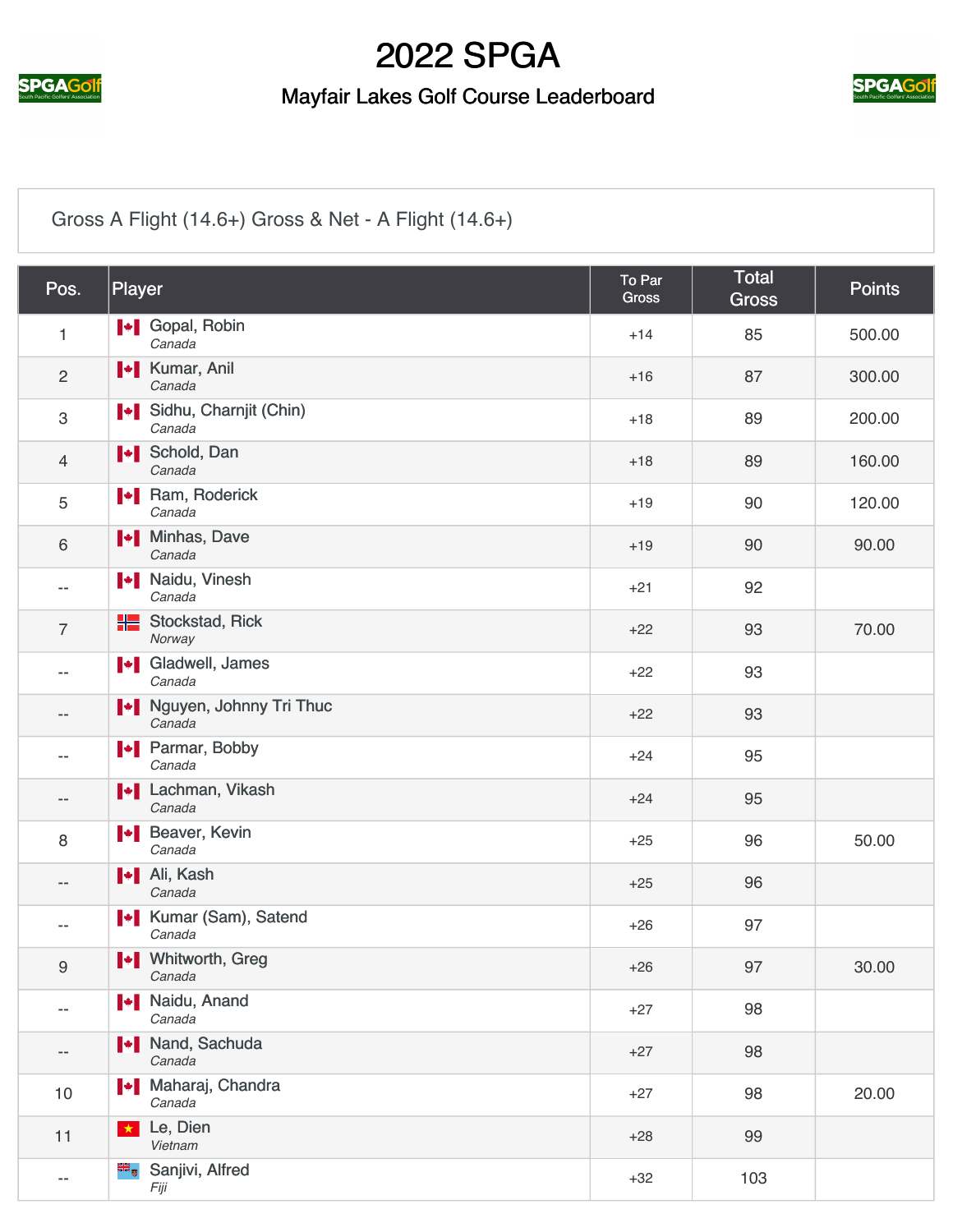

### Mayfair Lakes Golf Course Leaderboard



| --                                     | <b>I</b> Prahalad, Jag<br>Canada         | $+32$                    | 103         |  |
|----------------------------------------|------------------------------------------|--------------------------|-------------|--|
| 12                                     | Samy, Subramani<br>Canada                | $+32$                    | 103         |  |
| $- -$                                  | <b>I</b> Charan, Kamal (Tunes)<br>Canada | $+38$                    | 109         |  |
| 013                                    | <b>New Bosveld, Remco</b><br>Canada      |                          | <b>ODNF</b> |  |
| 614                                    | <b>XK:</b> Corboy, Ru<br>New Zealand     | $\overline{\phantom{0}}$ | <b>ODNF</b> |  |
| <b>Total Points Allocated: 1540.00</b> |                                          |                          |             |  |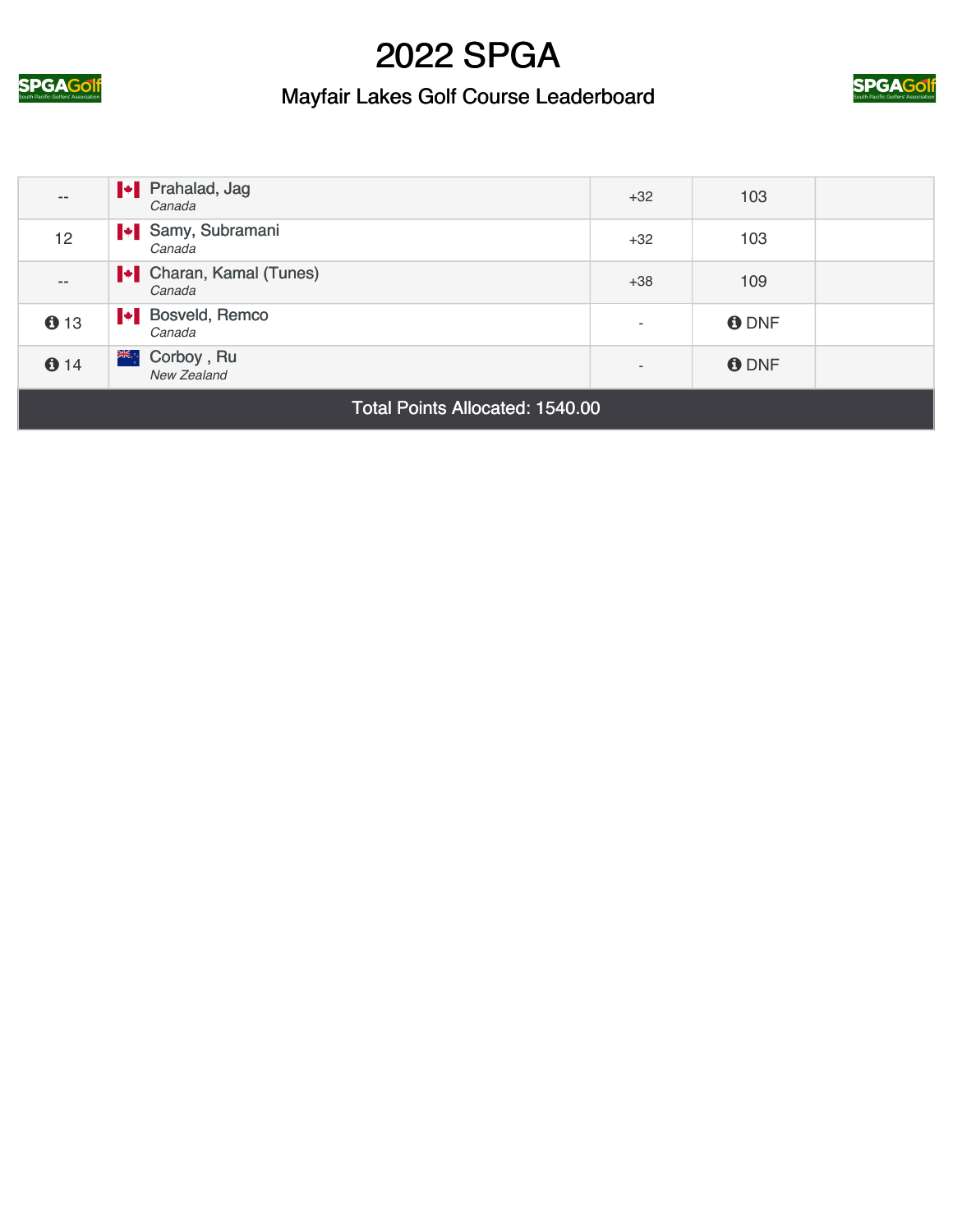

#### Mayfair Lakes Golf Course Leaderboard



#### [Net A Flight \(14.6+\) Gross & Net - A Flight \(14.6+\)](https://cdn2.golfgenius.com/v2tournaments/2547250?called_from=&round_index=3)

| Pos.                     | Player                                 | To Par<br><b>Net</b> | <b>Total</b><br><b>Net</b> | <b>Points</b> |
|--------------------------|----------------------------------------|----------------------|----------------------------|---------------|
| $\mathbf{1}$             | <b>I</b> Gladwell, James<br>Canada     | $-2$                 | 69                         | 350.00        |
| $\overline{c}$           | <b>I</b> Kumar (Sam), Satend<br>Canada | E                    | 71                         | 250.00        |
| --                       | <b>I</b> Gopal, Robin<br>Canada        | $+1$                 | 72                         |               |
| --                       | <b>I</b> Kumar, Anil<br>Canada         | $+1$                 | 72                         |               |
| $\,3$                    | <b>Naidu</b> , Vinesh<br>Canada        | $+2$                 | 73                         | 180.00        |
| $\overline{4}$           | <b>I</b> Lachman, Vikash<br>Canada     | $+2$                 | 73                         | 140.00        |
| 5                        | <b>I</b> + Ali, Kash<br>Canada         | $+3$                 | 74                         | 100.00        |
| $\qquad \qquad -$        | Sidhu, Charnjit (Chin)<br>Canada       | $+4$                 | 75                         |               |
| 6                        | <b>I</b> Parmar, Bobby<br>Canada       | $+4$                 | 75                         | 80.00         |
| --                       | <b>H</b> Stockstad, Rick<br>Norway     | $+4$                 | 75                         |               |
| $\overline{7}$           | Nguyen, Johnny Tri Thuc<br>Canada      | $+4$                 | 75                         | 60.00         |
|                          | <b>I</b> Schold, Dan<br>Canada         | $+5$                 | 76                         |               |
| --                       | I Minhas, Dave<br>Canada               | $+6$                 | 77                         |               |
| $- -$                    | <b>I</b> Ram, Roderick<br>Canada       | $+7$                 | 78                         |               |
| 8                        | <b>Naidu, Anand</b><br>Canada          | $+8$                 | 79                         | 40.00         |
| $\boldsymbol{9}$         | Nand, Sachuda<br>Canada                | $+8$                 | 79                         | 25.00         |
| $\overline{\phantom{a}}$ | Maharaj, Chandra<br>Canada             | $+8$                 | 79                         |               |
| --                       | <b>I</b> Beaver, Kevin<br>Canada       | $+10$                | 81                         |               |
| 10                       | <b>I</b> Prahalad, Jag<br>Canada       | $+10$                | 81                         | 10.00         |
| --                       | <b>I</b> + Whitworth, Greg<br>Canada   | $+11$                | 82                         |               |
| 11                       | Sanjivi, Alfred<br>Fiji                | $+14$                | 85                         |               |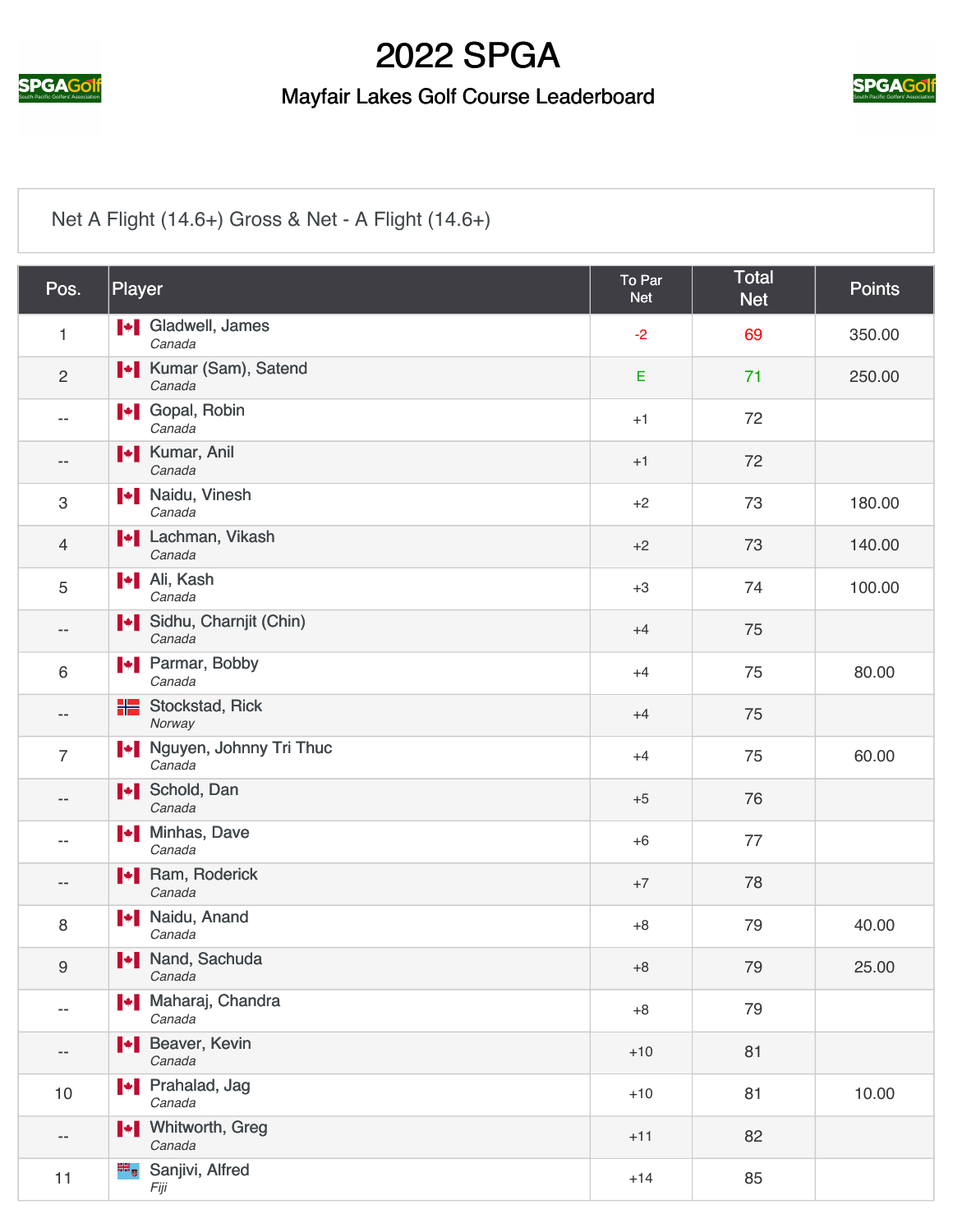

### Mayfair Lakes Golf Course Leaderboard



| $\qquad \qquad -$               | Le, Dien<br>Vietnam                      | $+15$                    | 86          |  |
|---------------------------------|------------------------------------------|--------------------------|-------------|--|
| 12                              | <b>I</b> Charan, Kamal (Tunes)<br>Canada | $+16$                    | 87          |  |
| $\qquad \qquad -$               | I Samy, Subramani<br>Canada              | $+16$                    | 87          |  |
| 613                             | <b>I</b> Bosveld, Remco<br>Canada        | $\overline{\phantom{a}}$ | <b>ODNF</b> |  |
| 614                             | Ж∴<br>Corboy, Ru<br>New Zealand          | $\overline{\phantom{a}}$ | <b>ODNF</b> |  |
| Total Points Allocated: 1235.00 |                                          |                          |             |  |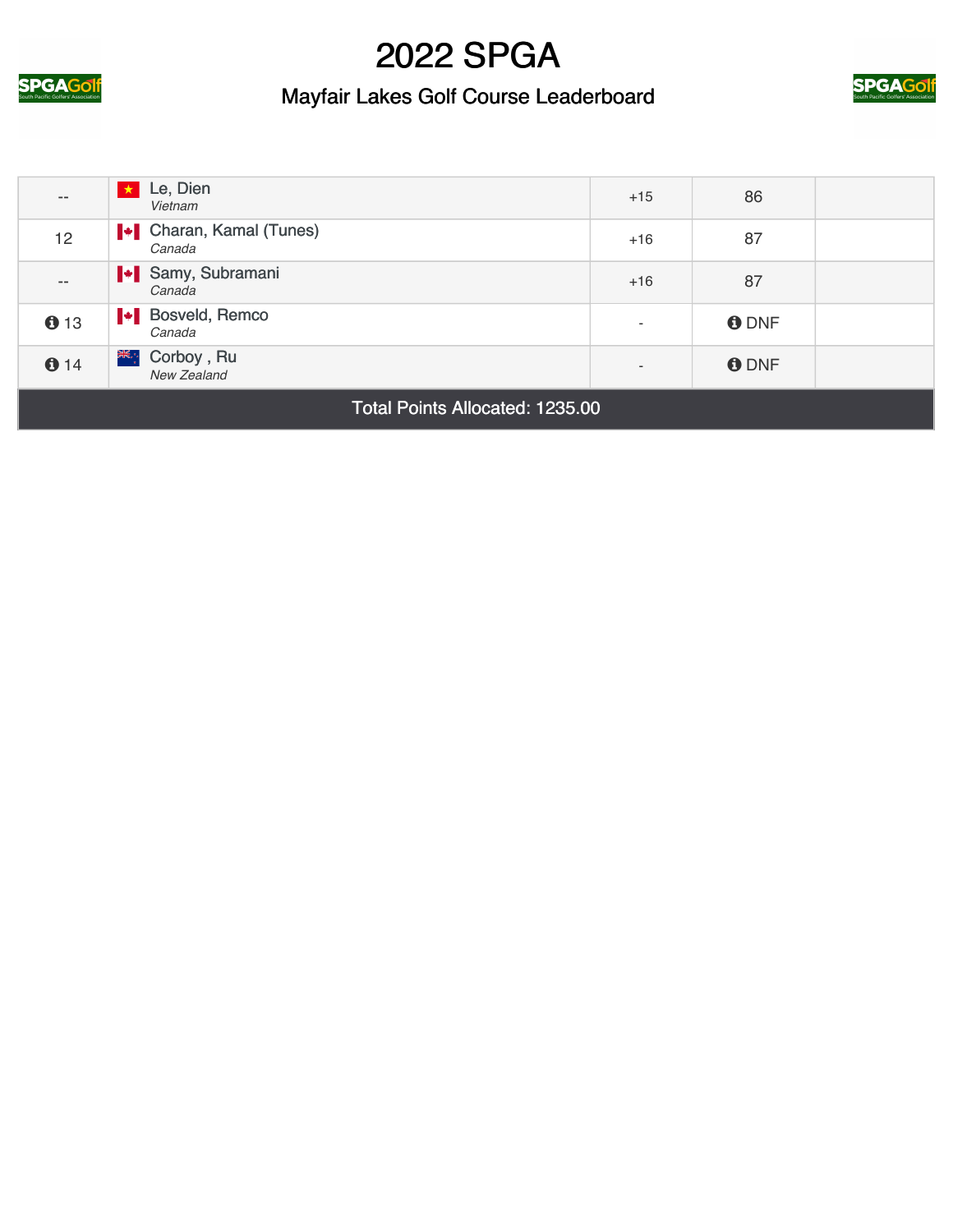

#### Mayfair Lakes Golf Course Leaderboard



[Gross Champ Flight \(0 - 14.5\) Gross & Net - Champ Flight \(0 - 14.5\)](https://cdn2.golfgenius.com/v2tournaments/2547252?called_from=&round_index=3)

| Pos.                            | Player                                               | To Par<br>Gross | <b>Total</b><br><b>Gross</b> | <b>Points</b> |
|---------------------------------|------------------------------------------------------|-----------------|------------------------------|---------------|
| 1                               | X Zalusky, Jim<br>Scotland                           | $+6$            | 77                           | 500.00        |
| $\overline{2}$                  | <b>I</b> Naidu, Adhil<br>Canada                      | $+7$            | 78                           | 300.00        |
| $-$                             | Valtiner, Gery<br>Austria                            | $+8$            | 79                           |               |
| $\overline{\phantom{a}}$        | H Bawn, John<br>Canada                               | $+8$            | 79                           |               |
| $\,3$                           | <b>E</b> Kumar, Sunil<br>Fiji                        | $+9$            | 80                           | 200.00        |
| $\overline{4}$                  | I Singh, Raj<br>Canada                               | $+10$           | 81                           | 160.00        |
| $\overline{\phantom{a}}$        | <b>I</b> Pham, Jimmy<br>Canada                       | $+11$           | 82                           |               |
| $\qquad \qquad -$               | Nguyen, Lang<br>$\star$<br>Vietnam                   | $+13$           | 84                           |               |
| 5                               | <b>I</b> Pham, Cuong<br>Canada                       | $+14$           | 85                           | 120.00        |
| $\,6\,$                         | Anwar, Mohsin<br>$ {\bf c}^{\parallel} $<br>Pakistan | $+14$           | 85                           | 90.00         |
| $\overline{\phantom{a}}$        | <sup>■■</sup> San, Joey<br>Fiji                      | $+15$           | 86                           |               |
| $\overline{7}$                  | <b>I</b> Charan, Dinesh<br>Canada                    | $+15$           | 86                           | 70.00         |
| $\overline{\phantom{a}}$        | <b>B</b> <sub>o</sub> Ram, Sanjay<br>Fiji            | $+18$           | 89                           |               |
| $\,8\,$                         | ak d<br>Ram, Satish<br>Fiji                          | $+18$           | 89                           | 50.00         |
| $\overline{\phantom{a}}$        | I Bhatia, Ashish<br>Canada                           | $+19$           | 90                           |               |
| $\overline{\phantom{a}}$        | Parmar, Mandy<br>Canada                              | $+24$           | 95                           |               |
| $\boldsymbol{9}$                | Hassanali, Rahim<br>$\bullet$<br>Uganda              | $+28$           | 99                           | 30.00         |
| 10                              | I Jagdatt, Avin<br>Canada                            |                 | <b>NS</b>                    |               |
| Total Points Allocated: 1520.00 |                                                      |                 |                              |               |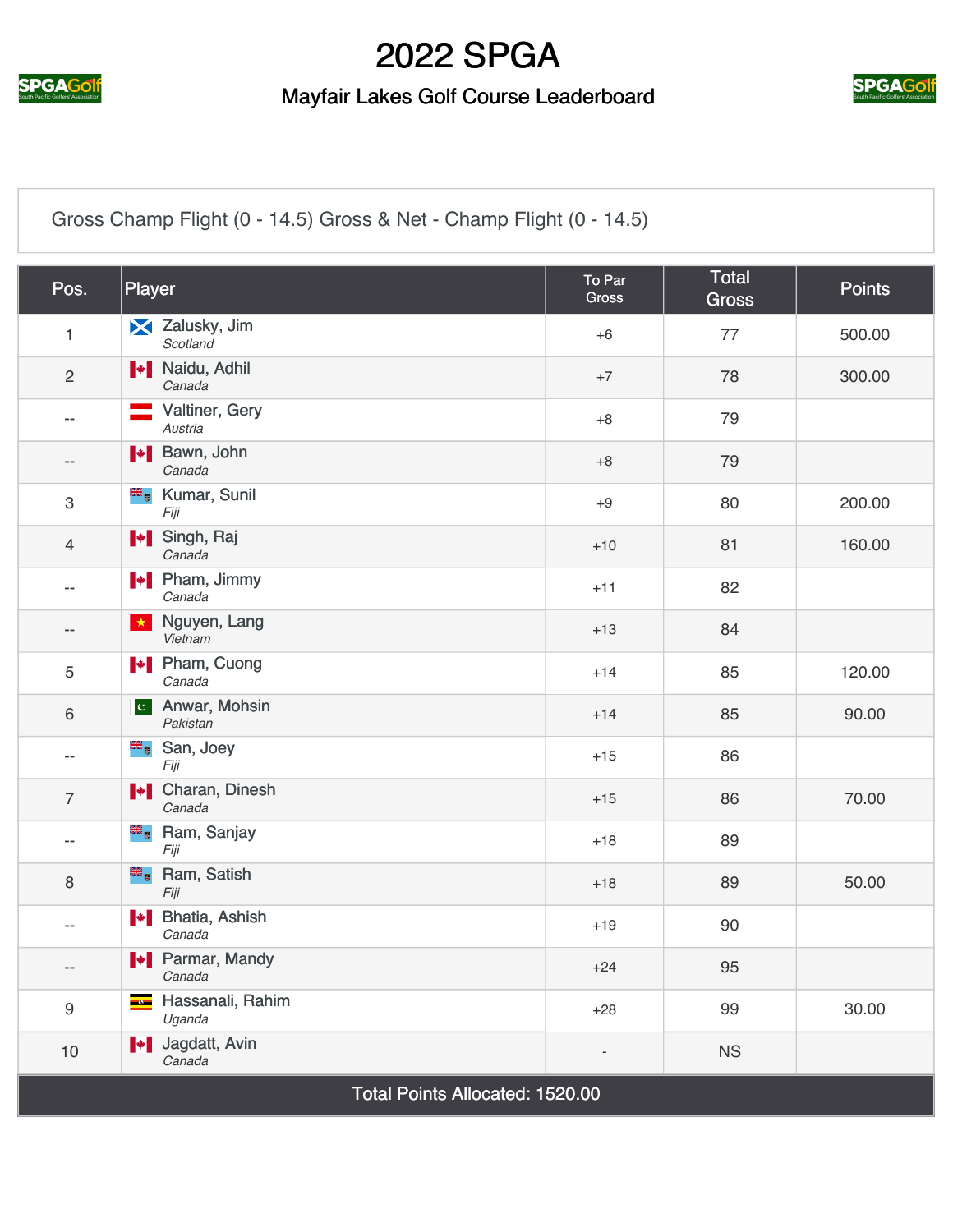

#### Mayfair Lakes Golf Course Leaderboard



[Net Champ Flight \(0 - 14.5\) Gross & Net - Champ Flight \(0 - 14.5\)](https://cdn2.golfgenius.com/v2tournaments/2547253?called_from=&round_index=3)

| Pos.                            | Player                                               | To Par<br><b>Net</b> | <b>Total</b><br><b>Net</b> | <b>Points</b> |
|---------------------------------|------------------------------------------------------|----------------------|----------------------------|---------------|
| $\mathbf{1}$                    | Valtiner, Gery<br>Austria                            | $-4$                 | 67                         | 350.00        |
| $\overline{c}$                  | H Bawn, John<br>Canada                               | $-2$                 | 69                         | 250.00        |
| $-$                             | <b>E</b> , Kumar, Sunil<br>Fiji                      | $-1$                 | 70                         |               |
| $-$                             | <b>I</b> Naidu, Adhil<br>Canada                      | $-1$                 | 70                         |               |
| $\overline{\phantom{a}}$        | Zalusky, Jim<br>Scotland                             | $+1$                 | 72                         |               |
| $\,3$                           | <b>I</b> Pham, Jimmy<br>Canada                       | $+1$                 | 72                         | 180.00        |
| $\overline{4}$                  | Nguyen, Lang<br>$\star$<br>Vietnam                   | $+3$                 | 74                         | 140.00        |
| 5                               | San, Joey<br>Fiji                                    | $+4$                 | 75                         | 100.00        |
| $-$                             | I Singh, Raj<br>Canada                               | $+5$                 | 76                         |               |
| 6                               | <b>B</b> <sub>o</sub> Ram, Sanjay<br>Fiji            | $+5$                 | 76                         | 80.00         |
| $-$                             | <b>I</b> Pham, Cuong<br>Canada                       | $+5$                 | 76                         |               |
| $\overline{7}$                  | H Bhatia, Ashish<br>Canada                           | $+6$                 | 77                         | 60.00         |
| $-$                             | <b>E</b> Ram, Satish<br>Fiji                         | $+7$                 | 78                         |               |
| --                              | Anwar, Mohsin<br>$ {\bf c}^{\parallel} $<br>Pakistan | $+8$                 | 79                         |               |
| $-$                             | <b>I</b> Charan, Dinesh<br>Canada                    | $+9$                 | 80                         |               |
| 8                               | <b>+</b> Parmar, Mandy<br>Canada                     | $+12$                | 83                         | 40.00         |
| $\overline{\phantom{m}}$        | Hassanali, Rahim<br>$\frac{1}{\sqrt{2}}$<br>Uganda   | $+15$                | 86                         |               |
| $\boldsymbol{9}$                | I Jagdatt, Avin<br>Canada                            |                      | <b>NS</b>                  |               |
| Total Points Allocated: 1200.00 |                                                      |                      |                            |               |